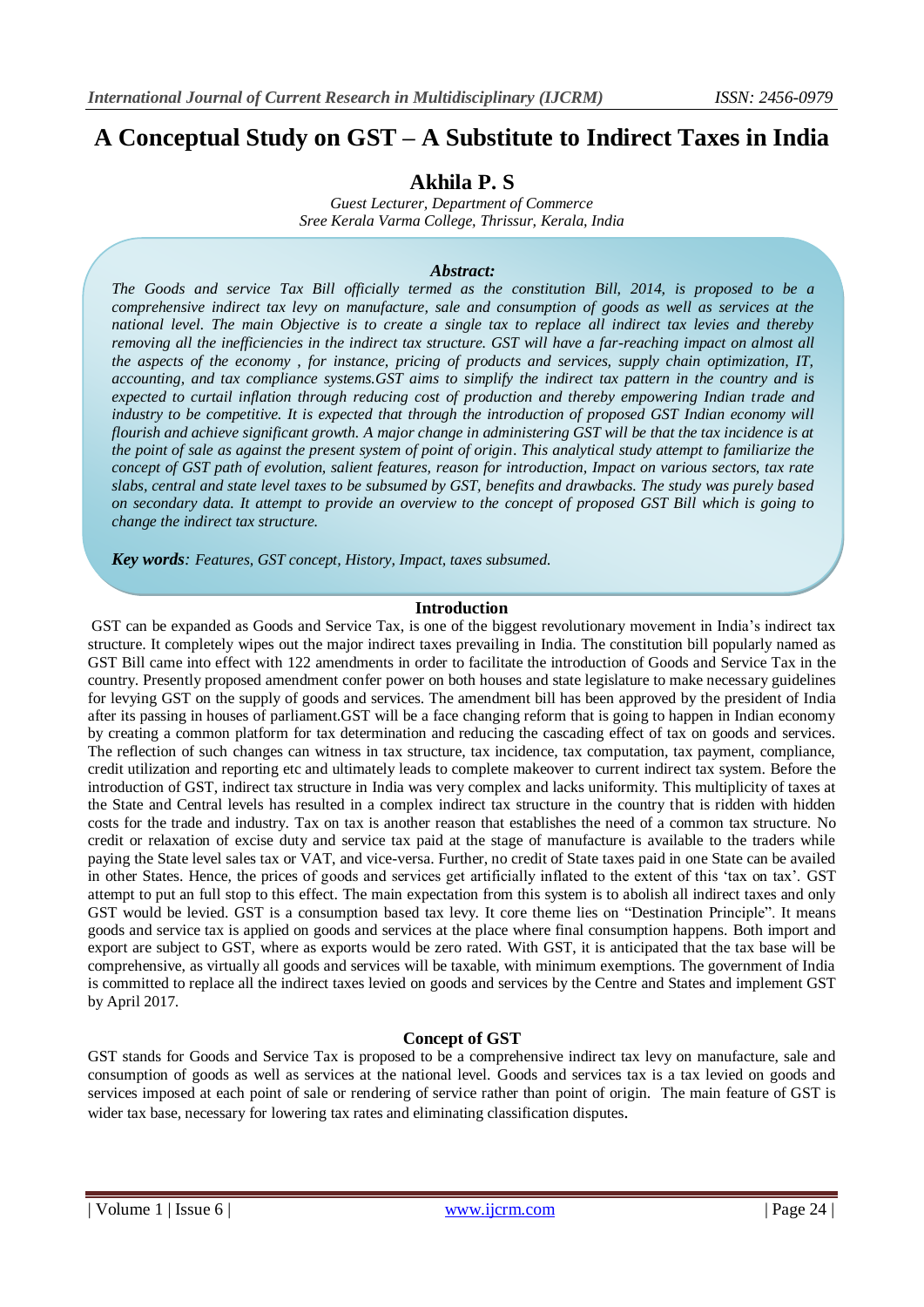## **Objectives**

- 1. To understand the concept of GST and its salient features
- 2. To track down the history of evolution
- 3. To evaluate the pros and cons of GST
- 4. To identify the rate structure of GST

#### **Significance of the study**

GST is going to implement with effect from April 1 2017.In this context it is quite relevant to understand the concept of GST, its features, rationale behind GST, taxes to be replaced etc. The proposed system is going to impact the entire indirect tax structure. One of the reasons to go the GST way is to facilitate seamless credit across the entire supply chain and across all States under a common tax base. As the entire economy is going to face a mass shift it is necessary to have a basic awareness of GST.

#### **History of evolution**

Path of evolution of proposed goods and service tax concept dates back in 2000 when Atal Bihari Vajpayee government appoint an empowered committee to streamline the concept of GST model to be adopted and to develop the required infrastructure that would be needed for its implementation. After that step the major footprint towards the development of GST happens in the time of P.Chidambaram, the finance minister in his budget speech of 2006 announced the target date for implementation of GST to be 1 April 2010.He formed another empowered committee of state finance ministers to develop a master plan for the implementation. The appointed committee submitted its report to the government inAp.ril 2008 and put forward the first discussion paper on GST in India in 2009.But due to red tapisam and other bottle necks it not worked. Next remarkable move happens in 2014 when Finance minister ArunJaitely on 19 December 2014 introduced the constitution Bill, 2014 with  $122<sup>nd</sup>$  amendment in lokasabha. In the Rajya sabha, the bill was referred to a Select Committee on 14 May 2015. The Select Committee of the Rajya Sabha submitted its report on the bill on 22 July 2015. The bill was passed by the, Rajya Sabha on 3 August 2016, and the amended bill was passed by the Lok Sabha on 8 August 2016. The bill, after ratification by the States, received approval from President Pranab Mukherjee on 8 September 2016, and was notified in the Gazette of India on the same date. After that the bill put before various state and union territories for ratification.

#### **Key features of GST Bill 2014**

- It is a consumption based tax levy
- Implementation and administration of GST will be the responsibility of the GST Council, which will be the apex policy making body for GST. GST council constitutes the central and state ministers in charge of finance portfolio.
- The Bill necessitates the amendment of Constitution to introduce a goods and services tax (GST) which will subsumes various Central indirect taxes and state indirect taxes.
- The union government had the sole authority to create laws in respect of interstate trade and the state government had the right to levy GST on intra-state transactions in goods and services
- GST provides a common Indian market and reducing the cascading effect of tax on the cost of goods ad services.
- GST provides provision for removing imposition of entry tax/ octroi across India.
- Stamp duties, typically imposed on legal agreement by states, will continue to be levied.
- It is based on the "Destination principle." It means that GST is applied on goods and services at the place where final consumption happens instead of origin
- Compensation to the States for loss of revenue arising on account of implementation of the Goods and Services Tax for a period which may extend to five years.
- Under the proposed bill, the alcoholic liquor for human consumption is exempted from GST.It is the responsibility of GST council to decide when GST would be levied on various categories of fuel.
- The bill seeks to shift the restriction on States for taxing the sale or purchase of goods to the supply of goods or services.
- Another important feature of proposed GST bill is the existence of dual GST. It implies both central and states levy GST across the value chain. Central would levy and collect central goods and services tax and states would levy and collect state goods and services tax. Both central and state GST provide input tax credit. No cross utilization of credit would be permitted.
- Import of goods and services would be treated as inter state supplies and would be subject to IGST in addition to the respective custom duties.
- CGST, SGST and IGST would be levied at rates to be mutually agreed upon by the centre and state through goods and service tax council.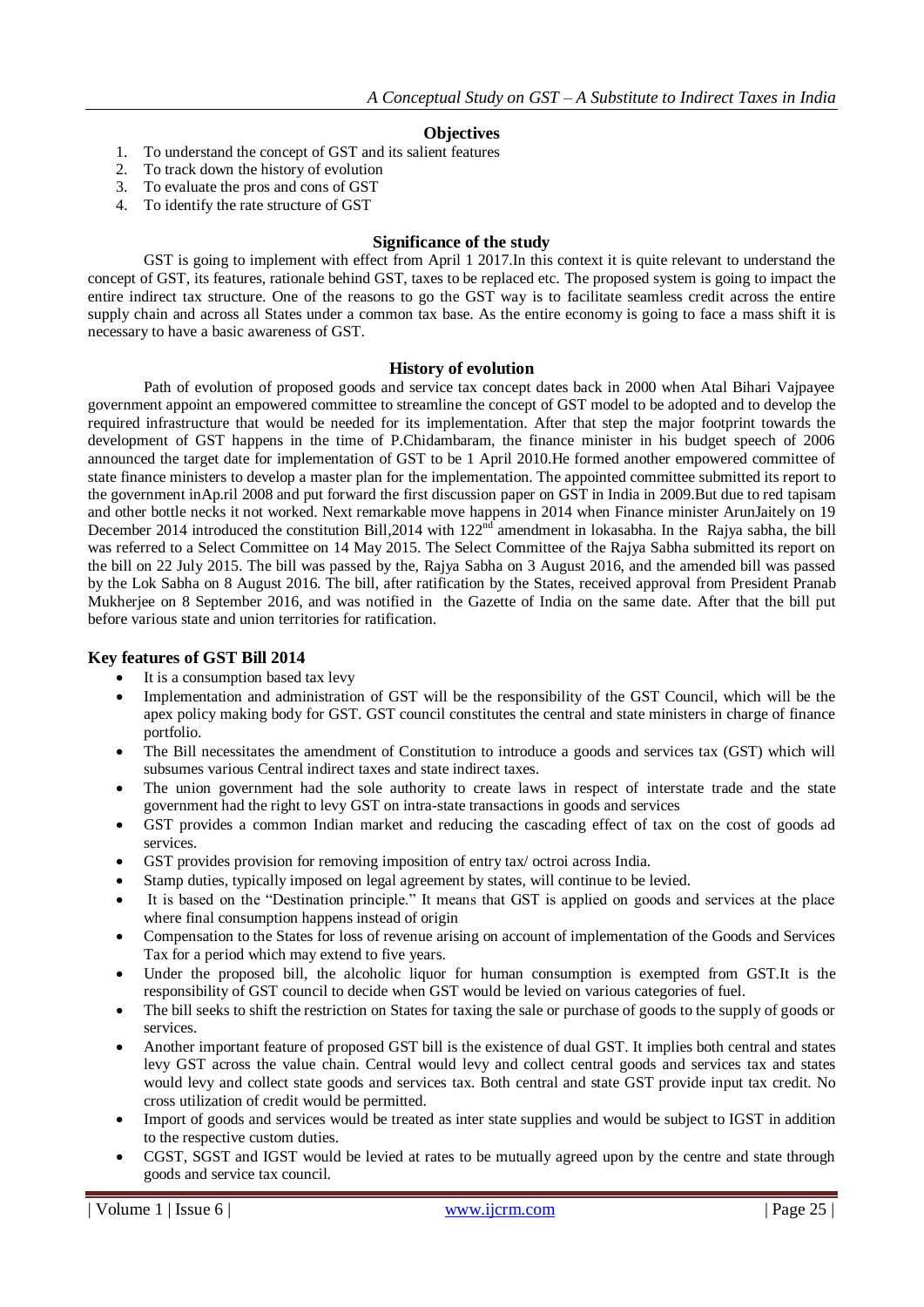In the initial period of implementation say two years or as further extended period as per the decision of council, a non vatable additional tax not exceeding 1% on interstate supply of goods would be levied and collected by the centre and assigned to the originating state.

#### **Rationale behind introducing GST**

The Goods and Service tax is the biggest reform in India"s indirect tax structure since the economy eagerly waiting for 25 years ago, at last looks set to become reality. Current situation is that the constitution empowers the union government to levy excise duty on manufacturing and service tax on the supply of services where as it empowers the state government to levy sales tax or VAT on the sale of goods. Such a complex tax structure results in multiplicity of indirect taxes in the country. In the case of interstate sales, the centre has the power to levy tax, but the tax is collected and retained entirely by the originating states. In addition many state levy an entry tax on the entry of goods in local areas. Multiplicity of taxes at central and state levels make the tax structure complex and thereby creating hidden costs for the trade and industry. Lack of uniformity in the tax structure and cascading effect of tax result in the emergence of a uniform tax structure. Due to tax on tax the prices of goods and services are artificially inflated and in turn no credit of excise duty and service tax which is paid at the stage of manufacture is available to the traders while paying state level tax or VAT and no such relaxation available while moving across the states.

Through the introduction of proposed system of indirect tax there is a clear departure from the scheme of distribution of fiscal powers envisaged in the constitution. The proposed system envisages taxation of the same item simultaneously by both the central and state. Because of that both the centre and state will be empowered to levy GST across the value chain from the stage of manufacturer to the final consumption. The main attraction of GST is the elimination of cascading effect. It is expected that the introduction of GST will result a uniform Indian market and Contribute significantly to the growth of the country. IT make the Indian trade and industry internationally competitive It is attempted to introduce in order to crub inflation rate of the country. The proposed indirect tax structure will widen the tax base and reduce the tax burden and results in better tax administration. The presence of input tax credit in the system makes the GST attractive to traders. The main reason behind this revolutionary movement is to compile the various indirect taxes to provide a uniform one to the entire country without sacrificing the federal character.

#### **Objectives of introducing GST:**

- 1. To introduce one country one tax
- 2. To eliminate tax evasion and corruption
- 3. To substitute all indirect taxes at the centre and state level
- 4. To increase productivity and transparency.
- 5. To eliminate the cascading effect.
- 6. To replace origin based tax with destination based tax.

#### **Taxes going to be replaced**

#### **Central Taxes**:

- 1. Central excise duty under Central Excise Act, 1944
- 2. Service tax under Finance Act 1994
- 3. Additional excise duty(goods of special importance)
- 4. Additional duties of excise(Textiles and textiles product)
- 5. Excise duty levied under the medicinal and toiletries preparation act
- 6. Countervailing duty(additional excise duty)
- 7. Special additional duty of customs
- 8. Central sales Tax(levied by centre and collected by the states)
- 9. Central surcharge and cesses(relating to supply of goods and services like cess on rubber tea etc)

#### **State Taxes:**

- 1. VAT(Value Added Tax)
- 2. Octroi and entry tax
- 3. Purchase Tax
- 4. Luxury Tax
- 5. Taxes on causal incomes like lottery, betting and gambling
- 6. State cesses and surcharges
- 7. Entertainment tax(other than tax levied by the local bodies)
- 8. Central Sales tax(levied by the centre and collected by states)
- 9. Tax on advertisements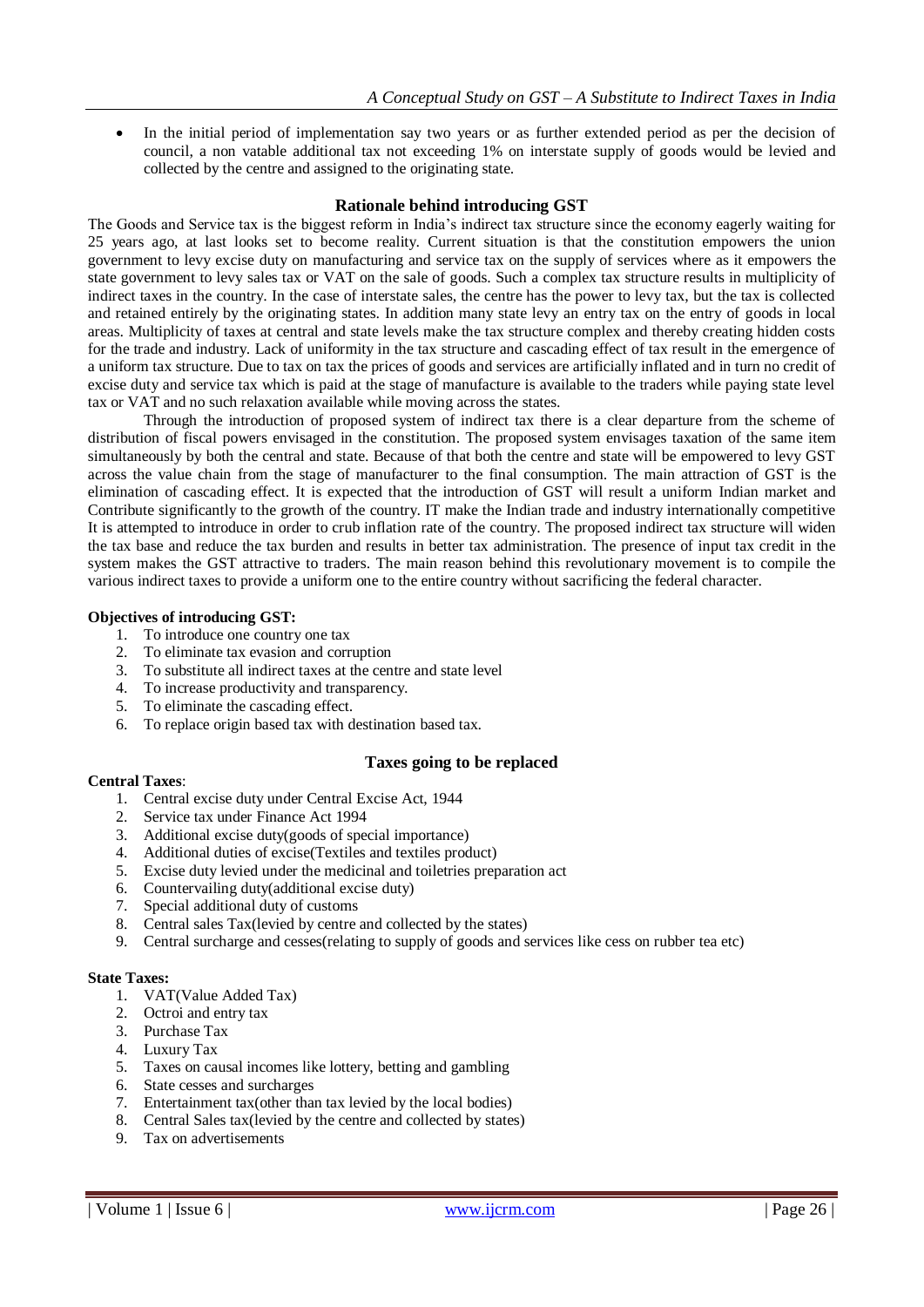## **GST Council**

The key responsible authority of GST implementation is GST council which examines the issues relating to the implementation of proposed system and make recommendations to the central and state government on various aspects relating to GST like rates, exemption list etc. The GST council will be a joint forum which has representation of both centre and state. The council shall function under the chairmanship of the union finance minister and will have the union minister of state in charge of revenue or finance as a member, along with the Minister in-charge of Finance or Taxation or any other Minister nominated by each State Government. The council functions as an advisory body to the centre and state government.The recommendations made by the council will act as a route map to the government. . One-half of the total number of Members of the Council will constitute the quorum of GST council. Every decision of the Council shall be taken by a majority of not less than three-fourths of the weighted votes of the members present. The voting principle in GST council is that the vote of the central government shall have a weightage of one-third of the total vote cast where as in the case of state government the votes of all the state government taken together shall have a weightage two-thirds of the total votes cast in that meeting. Such a voting power is given in order to protect the interest of centre and states and thereby safeguarding the spirit of federalism.

## **GST rates**

- Minimum three rates:
- Standard rate which covers most items
- Merit rate higher than standard rate for essential goods
- Special rate higher than standard rate for jewellery and p recious metals.

## **Pros and Cons of GST implementation**

#### **Pros**

- GST is a single tax model. It implies a common tax base for the entire economy. As a result of this many indirect taxes will be merged and there will be single market.
- It helps in reducing the cascading effect of taxes on the final price of the product
- After the implementation of GST all the products and services will be provided at same price throughout the country.
- As a result of implementation of GST, tax will not be dumped on manufacturer. That means tax is charged at consumption point. So it provides ample opportunities for the manufacturer to grow and develop.
- GST will help to reduce tax evasion and helps in efficient tax administration.
- GST implementation curtails inflation rate. Moderate prices and increase consumption is another result of GST implementation.
- It results in simplification of tax structure.
- It increases production, consumption and thereby increasing gross domestic product.
- Small and medium enterprises are the real beneficiaries from GST. Tax liability is expected to come down from the regular rate of 27-31% to somewhere around 20%
- As a result of GST implementation entrepreneurs will only have to apply for one license for registering their business, and will be eligible to function all over India.
- GST removes the concept of state entry taxes and levies. It will provides a back support to smaller organisations who earlier faced many hurdles to supply goods to multiple states and still maintain a healthy profit margin..
- With GST, tax liabilities will be greatly reduced for businesses with turnover of  $10 50$  lacs. Those businesses with a turnover of less than 10 lacs are exempt from paying GST.
- As GST will be levied only at the final destination of consumption not at various points. It will help in removing economic mismatch and introducing a common national market.
- In the proposed GST system, when all the taxes are uniform, it would make possible the taxation burden to be split equitably between manufacturing and services.
- Through the implementation of GST It is possible to develop a transparent and corruption free tax administration. As per prevailing system tax is paid at multiple point like manufacturing point and again levied at the retail outlet

**Cons**

- GST implementation will make all the services costlier because at present service tax in India is 15% but the proposed GST is about 18-20%
- As per proposed system business wants to face control from both central and state government. It will be complex for businessman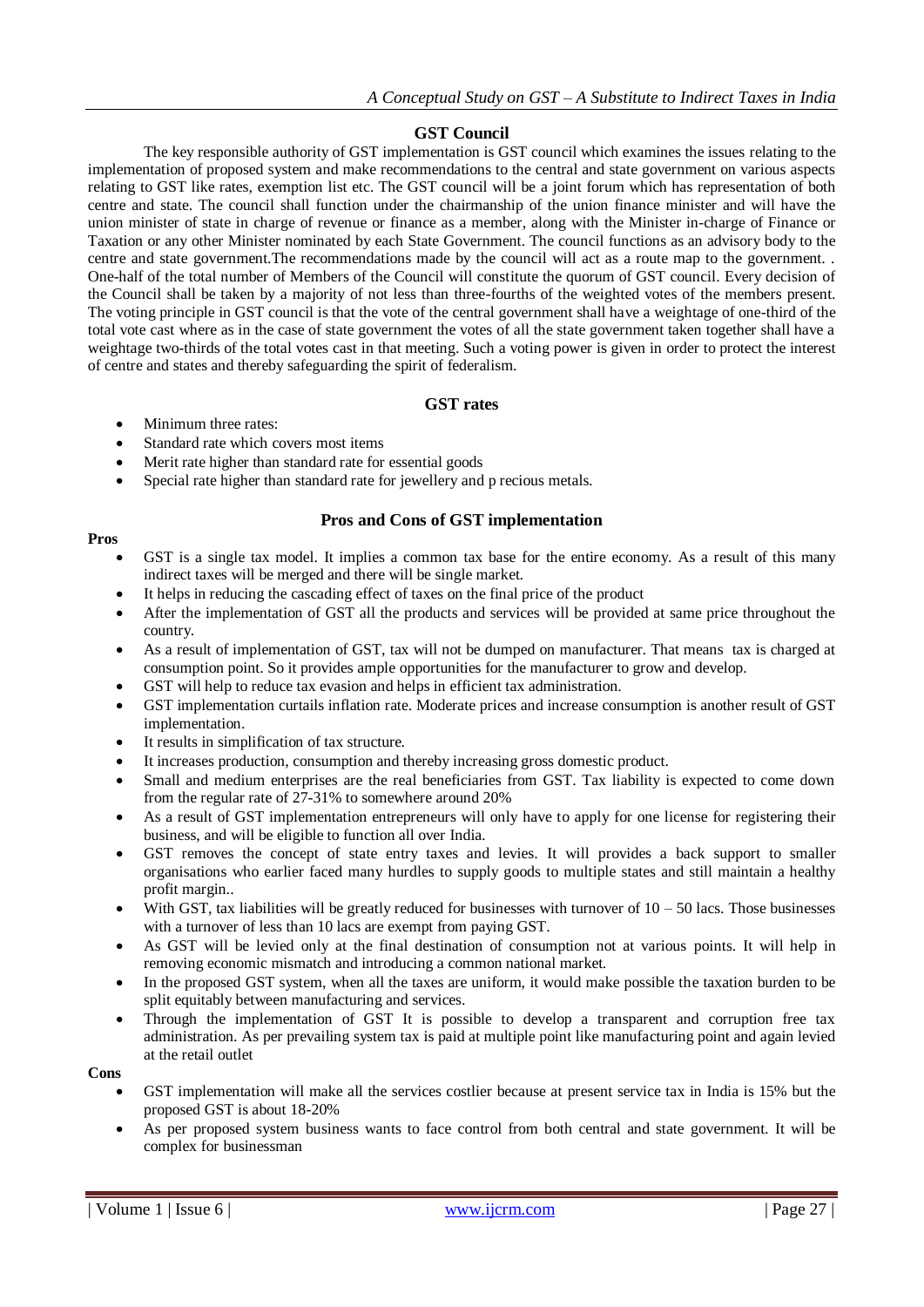- In the prevailing system some retail products where tax rate 4%. In case of GST garments and cloths will be costlier.
- Proposed GST will be threatening for small businessman who is now free from taxes.
- GST implementation might slower the rate at which the aviation industry is expecting growth as flying will become expensive. Service tax on fares currently range between 6% and 9% will surpass 15%, if not 18%, effectively doubling the tax rate
- Under proposed GST, effective tax rate on feed based transactions is expected to increase to18 to 20%.As a result of this a moderate increase in the cost of financial services such as insurance premium, loan processing fees

## **IMPACT OF GST ON VARIOUS SECTORS**

#### **Telecom sector**

 Introduction of GST is beneficial to the mobile manufacturers in the sense that it will bring in ease of doing business as they need not want to setup state specific centres and can reduce the logistic cost. On the part of consumers handset prices will come down. The negative side of GST implementation is that it will results in hike of call charges and data rate if the tax rate in the GST regime exceeds 15%.

#### **FMCG**

The major benefit to consumer goods manufacturers is the substantial savings they can gain in logistics and distribution cost. As per present system FMCG companies pay nearly 24-25% in the form of excise duty, VAT and entry tax but the proposed GST provides significant tax reduction to 17-19%.negative side is that Food companies: many see increase in effective tax as many companies enjoy concessional rate of excise. Negative side is that many food companies see increase in effective tax as many companies enjoy concessional rate of excise.

#### **Automobiles**

After implementing the proposed GST, on road price of vehicles could drop by 8% it will result in increased consumption of automobiles. . Margin benefits to accrue for tractors, as these can claim set-off against taxes paid on input. Organised battery and other spares would become more cost competitive and gain market share. GST will replace all local taxes and reduce formalities of interstate transactions.

#### **Media**

As per present system the film producers and studios pay service tax on most of their cost, but cannot avail any input tax credit on creative services .Under GST, they will be able to claim credit of these services also, which will help in lowering the overall cost. In addition to this film producers and multiplex players will get benefit as they don"t want to pay high rate of entertainment tax levied by different states. It may reduce the ticket price.

#### **E commerce**

One of the major advantage of GST is that it will help to create a single unified market in India and allow free movement and supply of goods all over the country. In the opposite side The tax collection at source guidelines in the GST regime will increase administration, documentation workload for ecommerce firms and push up costs.

#### **Airlines**

GST will make flying expensive when service tax is replaced by GST. Service tax on fares currently range between 6% and 9 %.In case of GST, the rate will surpass 15%,if not 18%. It means the actual effect will be doubling the tax rate.

#### **Insurance**

Under proposed system of GST cost of life, health and motor insurance policies will go up. Insurance premium is likely to increase after the implementation of GST, if the final tax rate is fixed at 18%. However, since a number of levies, which are currently part of insurance premium, will be subsumed into one tax, it is expected to bring down the operational cost significantly.

#### **Cement**

At present tax rate for cement companies is 25%.In proposed GST rates are fixed at 18-20% as a result of this overall tax liability will be lower. Introduction of single market will reduce the warehousing and transportation cost.

#### **Consumer durables**

This sector is going to get direct benefits up to 200-300bps in cost savings may accrue. A major portion of these benefits will be passed onto end consumers to withstand competition.